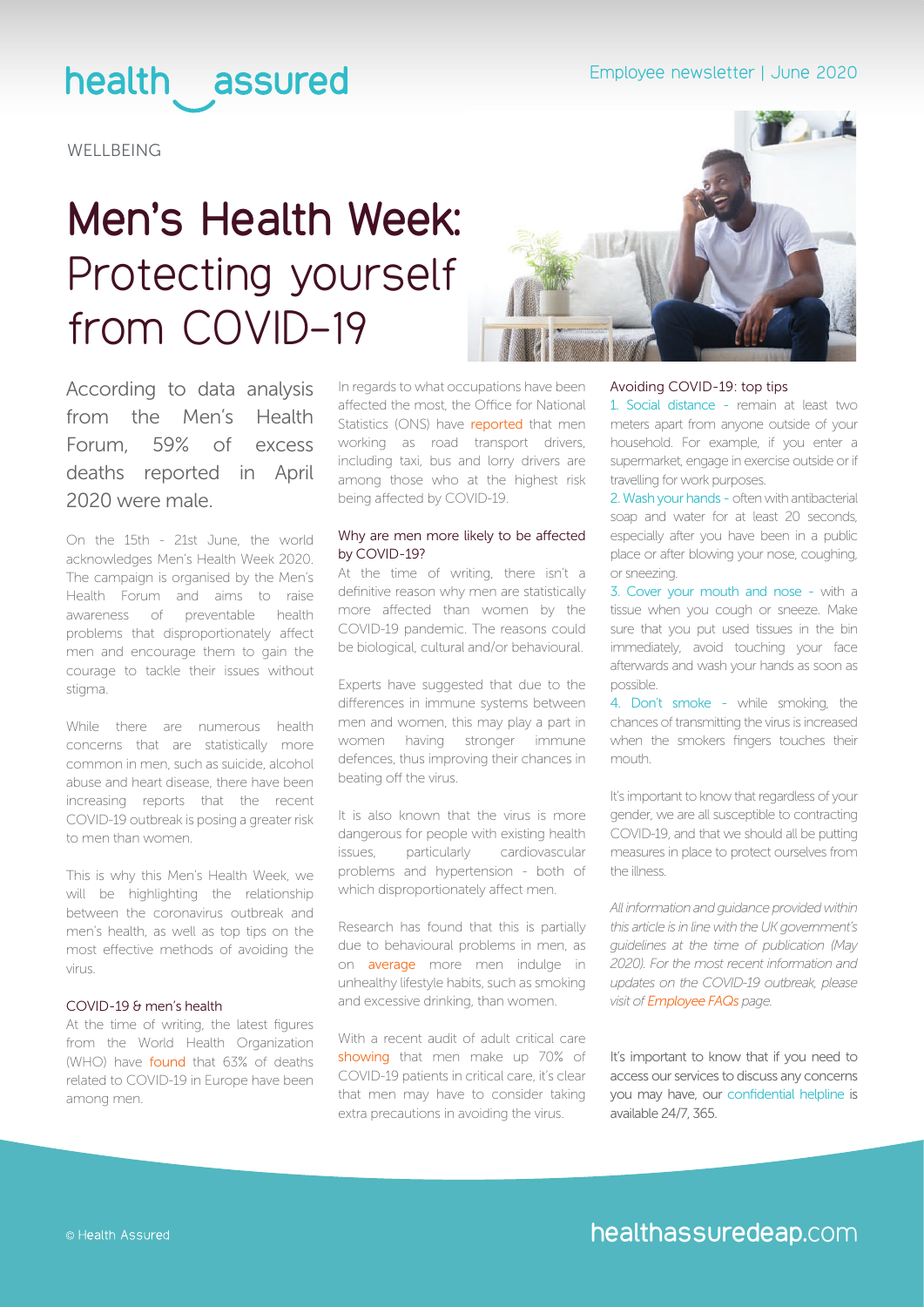### health assured

TOPICAL

### **Growing for Wellbeing Week**

### 1st – 7th June 2020

On 1st - 7th June, we acknowledge Growing for Wellbeing Week 2020 - the wellbeing movement that celebrates the physical and mental wellbeing benefits of gardening and growing your own produce.

Founded by social enterprise Life at No.27, the campaign aims to demonstrate the power of gardening and its ability to "support anyone struggling with isolation, mental and physical ill health."

Due to many of us spending a lot more time at home because of the COVID-19 outbreak, Growing for Wellbeing Week is the perfect opportunity to educate ourselves on how we can lead a more sustainable lifestyle, by growing our own produce.

#### How can gardening improve my wellbeing?

The emotional benefits of gardening have been well documented. Studies have found spending time gardening can help people through a period of difficulty in their lives, helping them restore balance and regain control.

According to research sessions conducted by [Thrive](https://www.thrive.org.uk/how-we-help/what-we-do/why-gardening-is-good-for-our-health/why-gardening-is-good-for-your-mental-wellbeing), 80% of participants reported better mental health as a result of gardening, with 93% saying they had

improved their confidence and motivation.

Here, we have listed a few of the mental and physical wellbeing benefits of getting more involved with your garden:

Exercise - Research has found that a three to four hour session of gardening can burn as many calories as an hour at the gym. Which in turn, will help your body release endorphins resulting in an increased mood.

Reduces stress - Taking part in a physical activity such as gardening, allows us to distract our minds from everyday stressors and focus on the task at hand. Self-esteem boost - By growing produce and keeping plants healthy, our self-esteem and confidence will receive a well-deserved boost.

Control - When your usual routine comes to a halt, it can make us feel as though we have less control in our life than we thought. Organising a garden or veg patch will help you regain control in one area of your life, resulting in a sense of achievement.

#### How can I get involved?

Getting involved with Growing for Wellbeing Week is easy; you just need to grow something! Whether is in your garden, allotment, on your balcony or inside the home, there are endless ways in which you can feel the positive effects of growing your own produce.

You don't need a garden to reap the wellbeing rewards of growing your own

#### Employee newsletter | June 2020



produce. If you don't have an outdoor space to grow vegetables or plants, here are a few alternative ways on how you get involved with Growing for Wellbeing Week:

Houseplants - affordable, easy to care for and offer an opportunity to experiment with planting and growing different plants.

Chilli and herb plants - simply require a windowsill, sunlight and a little care.

Regrow from scraps - don't throw away scrap veg! There are many foods that you can regrow from scraps, such as potatoes, onions, garlic, kale and leeks. It's free and doesn't require a lot of space!

Starting a new hobby can be daunting for some, especially if they are unfamiliar with the project. We recommend that you begin with small, achievable tasks such as weeding, to help you take your mind off any worries or concerns you may have. Then, as your confidence builds, you can move onto larger projects.

It's important to know that if you need to access our services to discuss any concerns you may have, our confidential helpline is available 24/7, 365.

Or alternatively, visit our portal to view advice articles, webinars and 4-week programmes all aimed at improving your physical and mental wellbeing: [www.healthassuredeap.com](https://healthassuredeap.co.uk/)